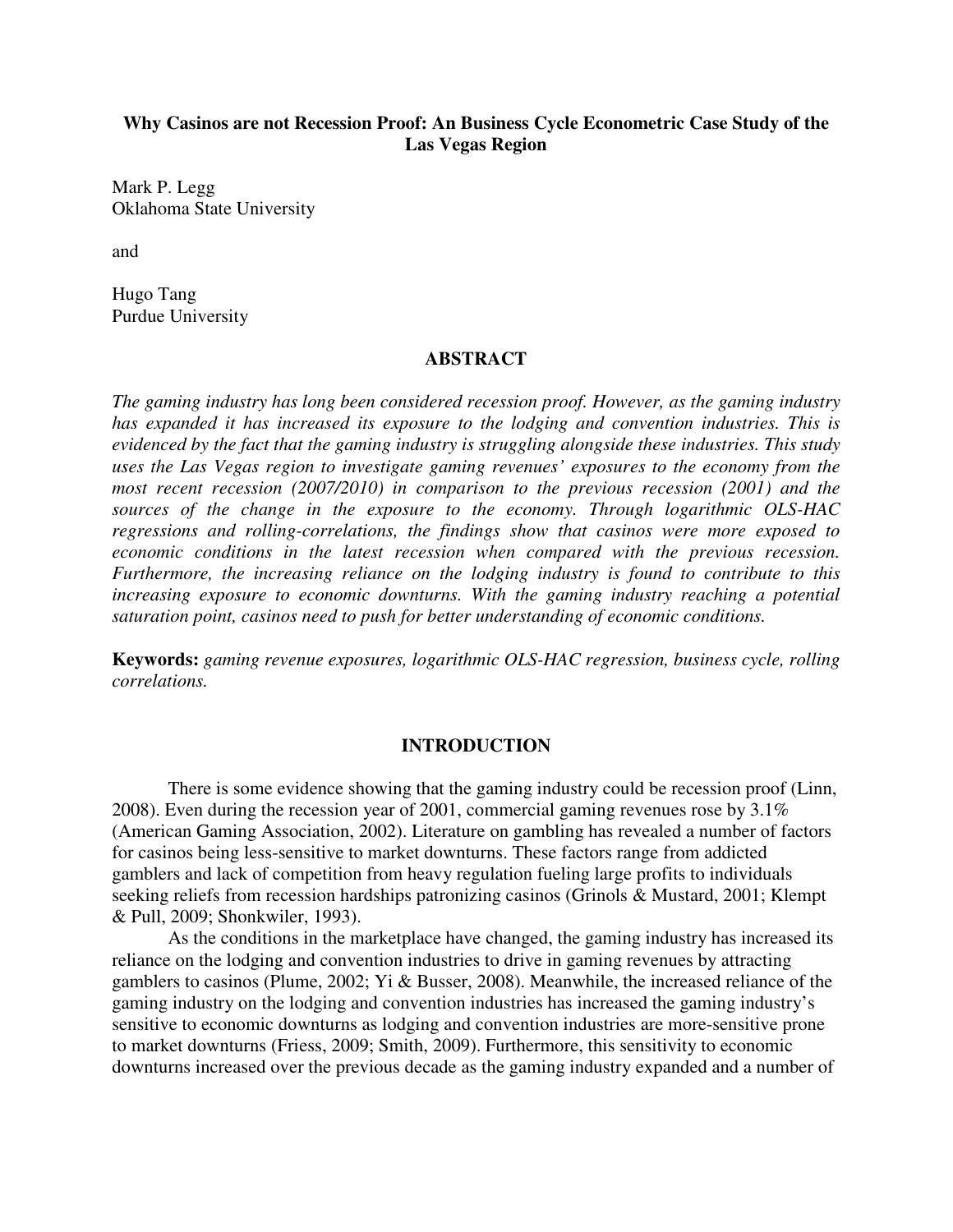states legalized lotteries, a casino gambling economic substitute (AGA, 2008; Elliott & Navin, 2002; Moss, Ryan & Wagner, 2003).

All these changes combined with decreasing gaming revenues over periods during the recession of 2007 to 2010 have led some to note that the gaming industry is no longer recession proof (AGA, 2008; Linn, 2008). Therefore, this study looks to investigate why casinos are no longer recession proof. To do so, this study will first investigate the exposure of gaming revenues to economic conditions during the recessions of 2001 and (2007/2010). Then this study investigates if the lodging industry, convention industry, inter-casino competition and lotteries play an increasing role on gaming revenues during recession (2007/2010) compared to recession (2001).

With the gaming industry no longer being considered recession proof, practitioners within the industry will need to better understand the role that the aligned hospitality industries play on gaming revenue during economic downturns. Furthermore, understanding these roles along with the sensitivity of the gaming industry to market conditions will give practitioners and researchers alike more insight as to forecast future risks to the industry.

# **LITERATURE REVIEW**

#### **Recessions and Gaming (2.1)**

The National Bureau of Economic Research defines a recession as a decline in both economic activity and Gross Domestic Product (GDP) that lasts for more than a few months. Within the past decade, there were two periods of economic decline (02/2001-11/2001) and latest recession (12/2007-01/2010).

The decline in GDP is attributed to a number of factors ranging from decreased production from a range of economic sectors, lags in consumer spending as consumers' shift their buying behavior which can negatively impact a number of industries (Kotler & Casilione, 2009).

During the 2001 recession, the gaming revenues within the United States increased even as economic activity in the other industries decreased (AGA, 2008). However, casinos in all markets did not fare as well during the latest recession (2007/2010). This is shown in the two largest gaming markets as Nevada posted one of the worst decreases in year-year revenues at 9.73% decrease in total-win from 2007 to 2008, and a multiple casinos filed for bankruptcy in Atlantic City (Las Vegas Convention and Visitors Authority, 2008; USA Today, 2008). Meanwhile, various native-casinos held layoffs because of declining gaming revenues (Green, 2008; Phillips, 2009). Given the struggles of the gaming industry during the latest recession, we therefore expect the recession (2007/2010) will have a significant negative impact on gaming revenues when compared to the previous recession of 2001.

*Hypothesis One: The recession of 2007-to-2010 had a greater negative impact on casino gambling revenues when compared to the recession of 2001.* 

# **Lodging, Conventions and Gaming (2.2)**

Studies have found that hotels not only initially attract gamblers into casinos as they typically stay at them during their gambling trips, but they also are critical determinant of gamblers making repeat visitations to the casinos (Dandurand & Ralenkotter, 1985; Richard &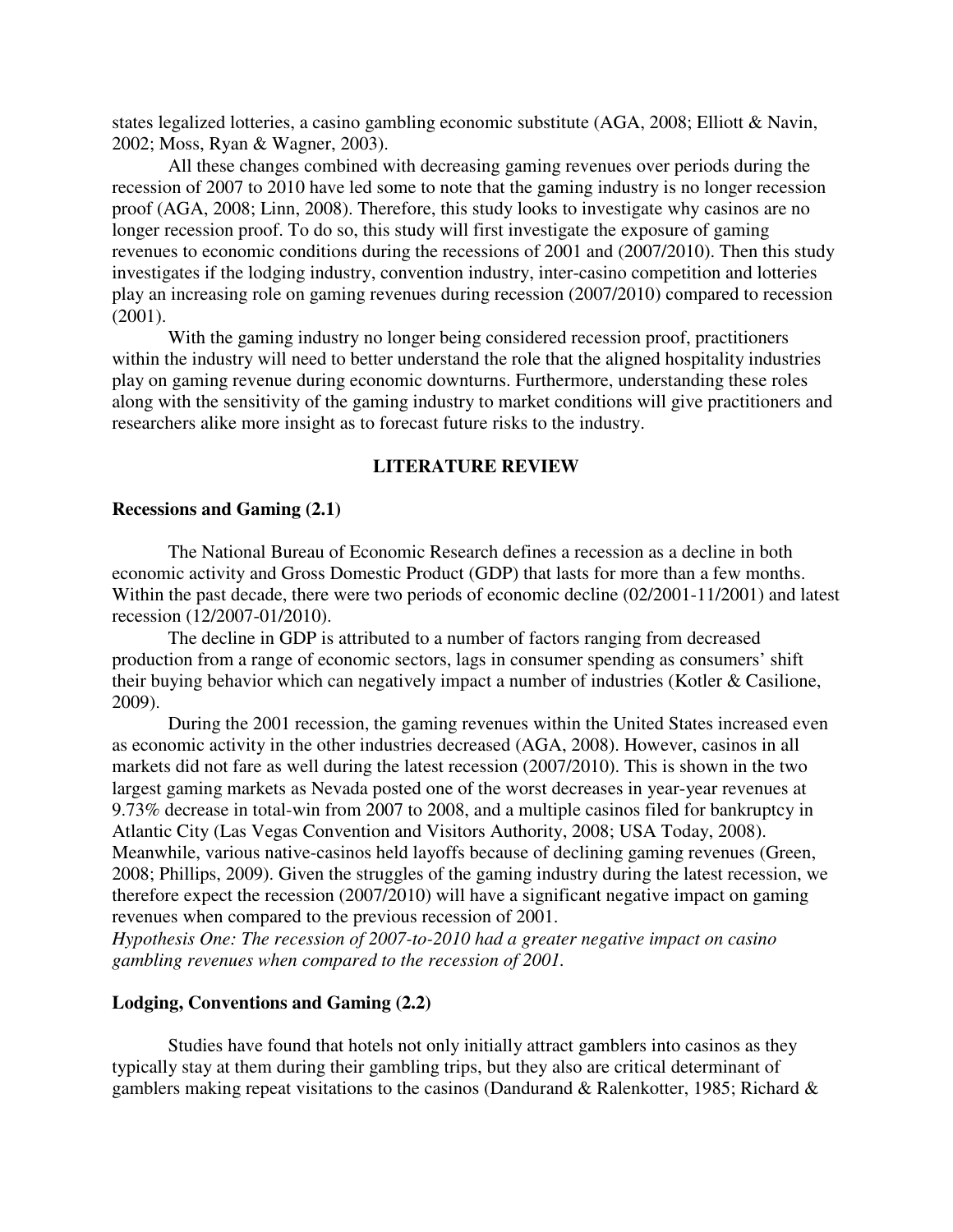Adrian, 1996). Given this importance, casinos have expanded their lodging operations over the previous decade to drive in gambling revenue. In Las Vegas and Atlantic City from the end of the recession of 2001 to 2010 a total of  $\sim 20\%$  and  $\sim 50\%$  hotel rooms were added respectively (Las Vegas Convention and Visitors Authority, 2002, 2009; New Jersey Casino Control Commission, 2001, 2009). Even states legalizing gambling have pushed for casinos to establish hotels as a means to draw out-of-town visitors (Dense & Barrow, 2003).

Along with lodging operations, casinos in the past decade have also expanded their conventions facilities in order to attract one of the fastest growing segments, convention events travelers (Plume, 2002; Suh & West, 2010). In highly competitive markets, casinos have gone to great lengths to upgrade their conventions facilities in order to attract higher profile events ranging from sporting to music events (Campbell et al., 2006). By hosting these events, casinos are able to increase foot traffic on the property through the presence of events travelers while also increasing the likelihood that gamblers will make repeat visitations (Suh & West, 2010; Yi & Busser, 2008).

Even though the gaming industry increased reliance on lodging and conventions, both of these industries were adversely affected by the latest recession. Not only did over half of hotel respondents in a survey report being negatively impacted during the most recent recession, but this bearish view coincided with a decline in occupancy rate in all lodging segments (Pizam, 2009; Smith, 2009).

Meanwhile the convention industry saw declines as well. The top five cities<sup>1</sup> among convention travel experienced declining convention business (Baeb, 2009; Frederick, 2009; Friess, 2009; Hotel-Online, 2005; Orlando Conventions Visitors Bureau, 2009; Trubey, 2009). In addition, numerous other regions across the country also experienced declining convention travel (Kuhles, 2009; Reddy, 2007). Given the increased reliance on the mentioned sensitive-prone industries, we therefore expect that the gaming revenues will significantly influenced by these two industries during the latest recession when compared to the earlier recession.

*Hypothesis Two: The lodging industry has greater impact on gaming revenues during the recession (2007/2010) when compared to recession of 2001.* 

*Hypothesis Three: The conventions industry has greater impact on gaming revenues during the recession (2007/2010) when compared to recession of 2001.* 

## **Casino Gambling Substitutes and Competition (2.3)**

The growth of lotteries has fueled a number of studies that have found that lotteries is an economic substitute and negatively influences casino gambling revenues (Elliott & Navin, 2002; Siegel & Anders, 2001; Walker & Jackson, 2008). In addition, after the recession of 2001, 6 states legalized some form of lotteries (Wikipedia, n.d.). Meanwhile, 11 states adopted multistate lotteries (Multistate Lottery Association, n.d.), potentially further cannibalizing the lotteries and gaming industry (Elliott & Navin, 2002).

This growth in lotteries in the past decade coincided with an expansion in the gaming industry. Literature on the expansion of the gaming industry found that newly built casinos negatively impact established gaming revenues by attracting patrons who used to frequent established casinos (Hunsaker, 2001; Moss et al., 2003). Even though the literature indicates that competition negatively impacts established casinos, this has not stopped the expansion of the industry. During the previous decade after the recession of 2001, 17 casinos were added to the Nevada market while the Indiana market added ~43% and ~20% slots and tables respectively

 $\overline{a}$ 

<sup>&</sup>lt;sup>1</sup> Chicago, Las Vegas, Washington DC, Orlando and Atlanta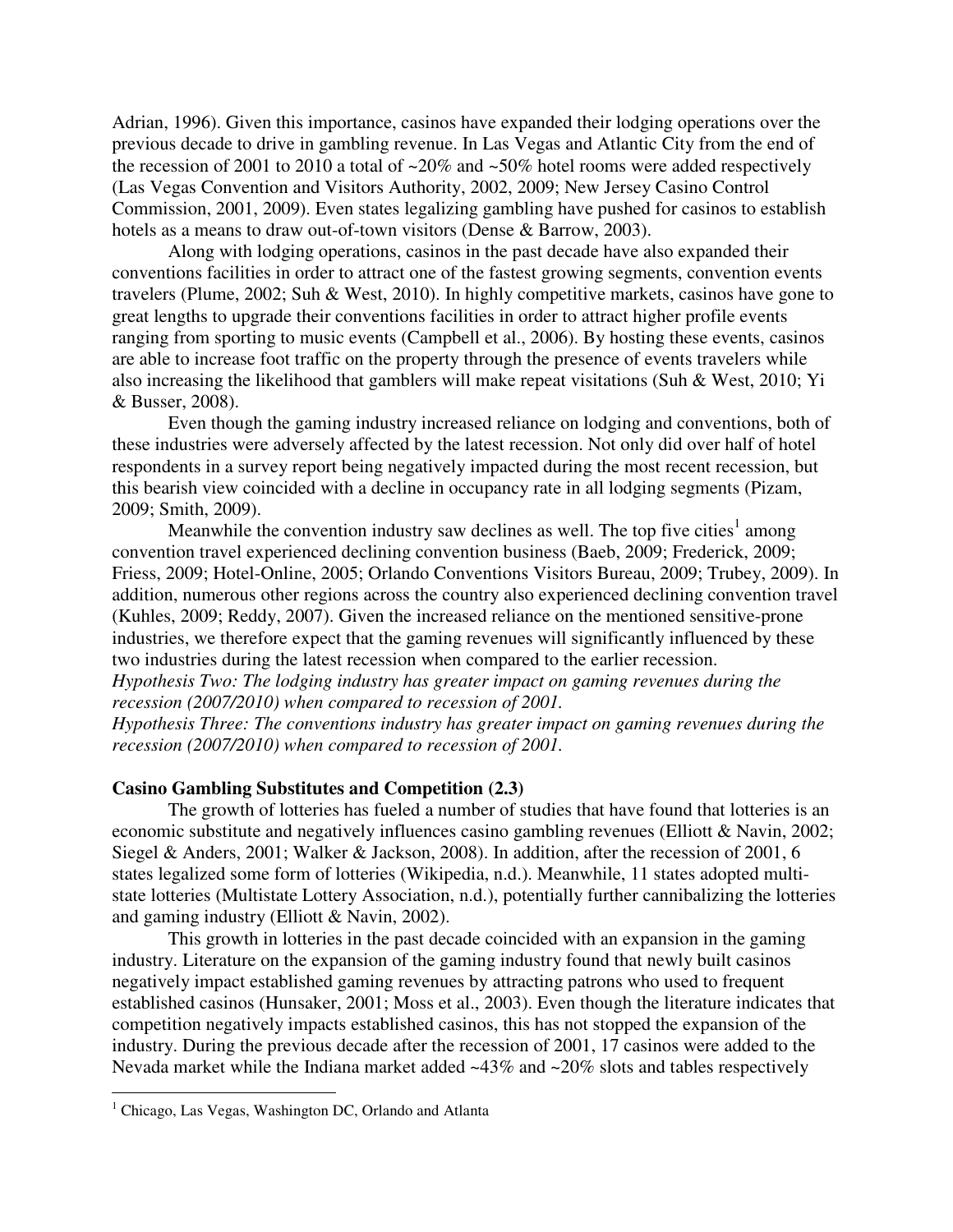(AGA, 2002, 2010; Indiana Gaming Commission, 2001, 2009). This growth was not limited to only these markets, as 97 class-III native-casinos were built and 10 states legalized casinos during this time period (AGA, 2001, 2010; National Indian Gaming Commission, 2006, 2009). Given the growth of the mentioned negative factors, we therefore expect these two factors will have a significantly negative influence on gaming revenues during the latest recession when compared to the previous recession.

*Hypothesis Four: Casino-to-casino competition has greater negative influence on gaming revenues during the recession (2007/2010) when compared to recession of 2001. Hypothesis Five: Lotteries have greater negative influence on gaming revenues during the recession (2007/2010) when compared to recession of 2001.* 

# **METHODS**

# **Data (3.1)**

<u>.</u>

This study utilized monthly economic data from 2000 to the end of 2009. Since there is a lack of consistency and availability of macro gaming and hospitality data in different regions, this study will utilize Clarke County of Nevada (Las Vegas) to test the hypotheses. This is done since Las Vegas is the most mature and largest gaming market within the United States.

The dependent variable is the Clarke County gaming revenues (REV) sourced from LVCVA. The independent variables also sourced from LVCVA are derived Las Vegas lodging revenue (LODG)<sup>2</sup> and convention attendees (CONV) as the lodging and convention proxies. We also include GDP as the proxy for economic conditions, sourced from Division of Labor Statistics and the Bureau of Economic Analysis. Lastly, for proxies of the independent substitution and competition variables, we used the number of states attached with the Multistate Lottery Association (MUSL) and derived competition casino gambling revenue  $(COMP)^3$ .

 $2^2$ To compute LODG, we took Las Vegas average daily room rate and multiplied it by average occupancy rate along with the total number of rooms available per each given month.

 $3$  To derive COMP we utilized data sourced from state gaming boards and national agencies. First we calculated the ratio of private casino properties to native casino properties. Next we summed up the total of private casino gambling revenues from the gaming board agencies' reports. We then divided the figure by the ratio of private casino properties to native casino properties to come up with a figure for native casino revenue. For the final part of the calculating COMP, we took the sum of native casino revenue and the total of private casino gambling and subtracted Clarke County gambling revenue.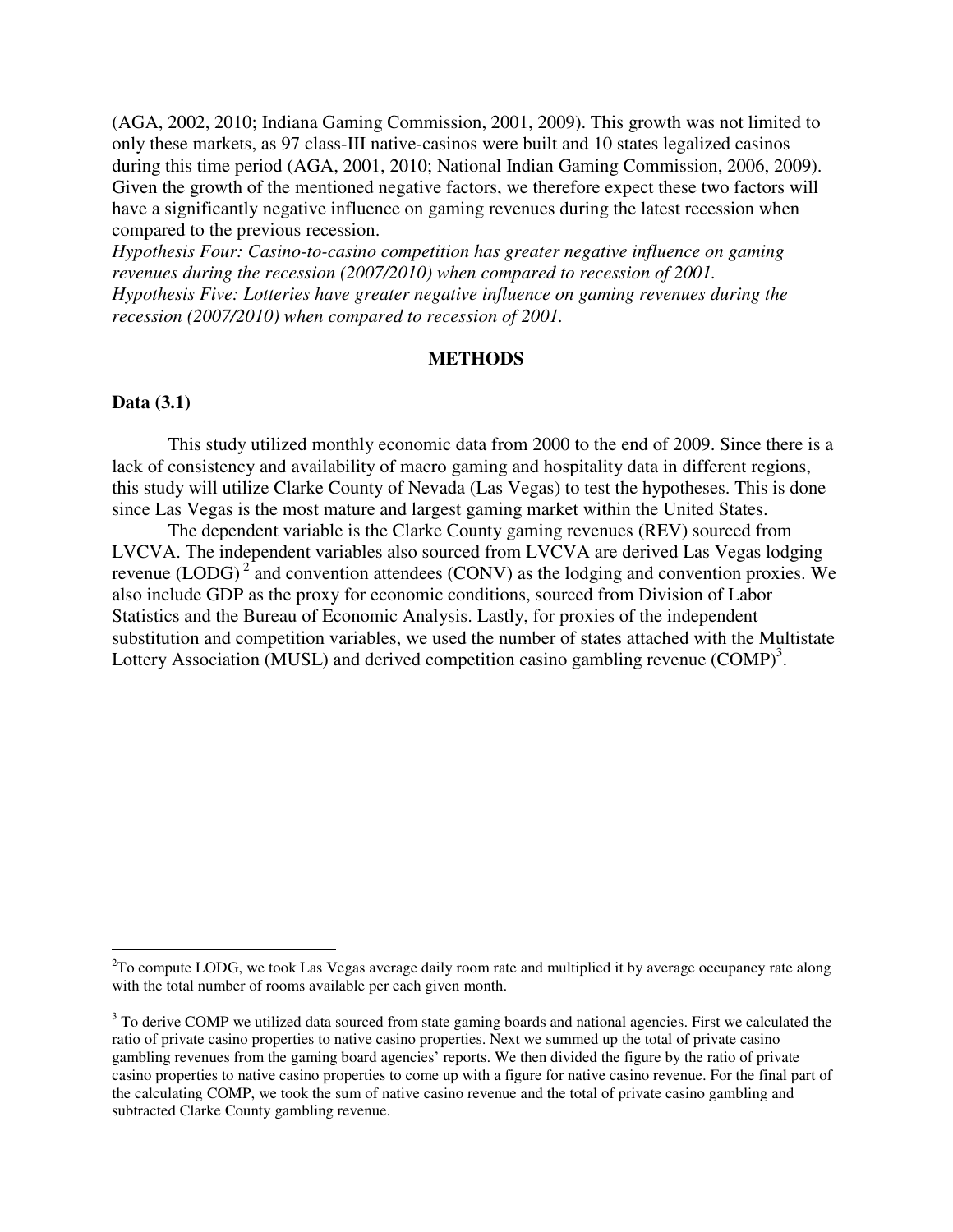

# **Hypotheses Testing (3.2)**

Before testing the hypotheses, we ran rolling 12 monthly Pearson's correlations to analyze where potential changes occur on the regressors effect on gaming revenue over the past decade (Liang & McIntosh, 1998). To create the rolling-correlations, we started with a 12 month correlation (01/2000-12/2000) and we shift this over one month (02/2000-01/2001) and repeated until time=120.

We utilized logarithmic ordinary least-squares (OLS) models with heteroskedasticityand-autocorrelation (HAC) covariance matrix estimators to limit these errors in the models (Davidson & MacKinnon, 2004). To test the first hypothesis, we created two binary variables, recession 2001 (REC01) and recession (2007/2010) (REC07). We then include these two binary variables into the logarithmic OLS-HAC model to be run on a time series data from 2000 to 2010. The model is specified as  $REV = \beta_0 + \beta_1 RECO1 + \beta_2 RECO7 + \beta_3 LODG + \beta_4 CONV + \beta_5 GDP +$  $β<sub>6</sub>COMP+β<sub>7</sub>MUSL+ε.$  We then took the binary estimates and tested them through a one-sided ttest to see if the recession (2007/2010) had a greater impact on gaming revenues than the recession (2001),  $H_0: \beta_2(REC07) < \beta_1(REC01)$ .

For the remaining hypotheses, we restrict the time period to only recession months. We then take REC07 and interact it with each of the independent variables with the exception being GDP since it is utilized as a control variable. Thus the model for the second stage becomes Thus the model for the second stage becomes  $REV=\beta_1+REC07(\beta_2LODG+\beta_3CONV+\beta_4COMP+$  $β_5MUSL)+β_6GDP+\epsilon$ . We then look at the variables significance and magnitude to see if they are causes of casinos not being recession proof.

#### **RESULTS**

# **Rolling Correlations (4.1)**

To better understand our results in the hypotheses testing we conducted rollingcorrelation of the regressors on REV. The correlation-coefficients from each of the rollingperiods are graphed in Figure 2.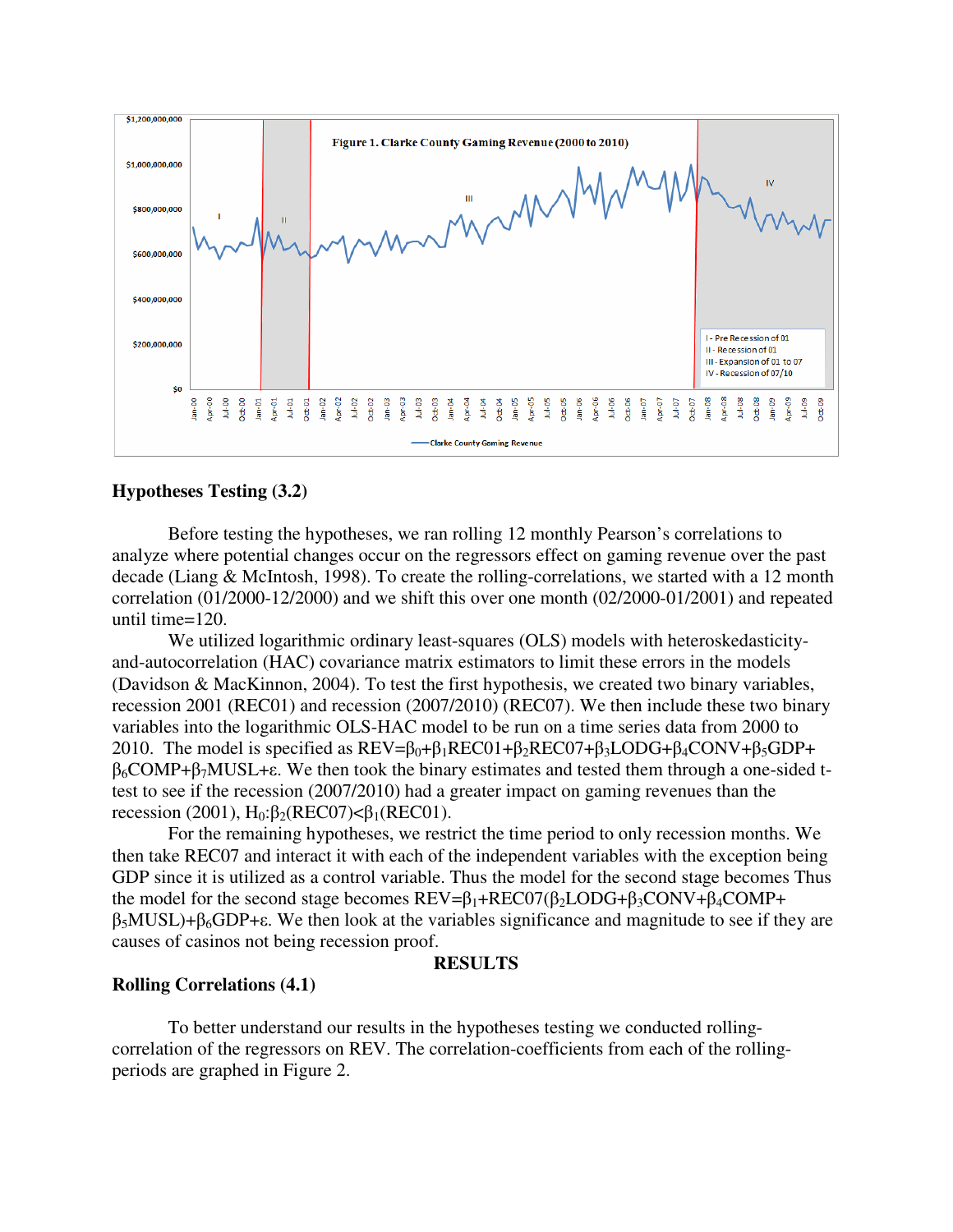

 The correlations of the lodging and conventions industries indicated they followed similar paths in their relationships with gaming revenue as lodging is mostly positive while conventions oscillates below. This similarity between lodging and conventions should be expected as conventions attendees likely contributed to the lodging through booking of rooms during their visits.

The interesting result from the rolling-correlations is that competition showed periods of positive correlations with gaming revenue. This can be attributed to the expansion of the gaming industry outside of Las Vegas coinciding with growth in Las Vegas during economic expansions. From December 2002 to September 2005, gaming revenue in Las Vegas rose by 41% while 63 class-III native-casinos were built (LVCVA, 2002, 2005; NIGC, 2006)**.** Lastly, lotteries showed greater differences than competition in its correlation with gaming revenue. This is potentially due to clustering of the timing with states entering into multi-state lotteries.

#### **The Effects of Lodging, Convention, Competition and Substitutes (4.2)**

 To test the first hypothesis we first conducted the OLS-HAC model with the binary recession variables. Among the results indicated in Table 1, it is interesting to note that conventions held a significant negative influence on gaming revenues over the past decade even though the literature would indicate otherwise. This could be due to attendees spending money on non-gaming amenities instead of on gambling and crowding out conventional gamblers. Other results from the model show that GDP and lodging both held a significant positive correlation, while lotteries and inter-casino competition both did not significantly correlate to gaming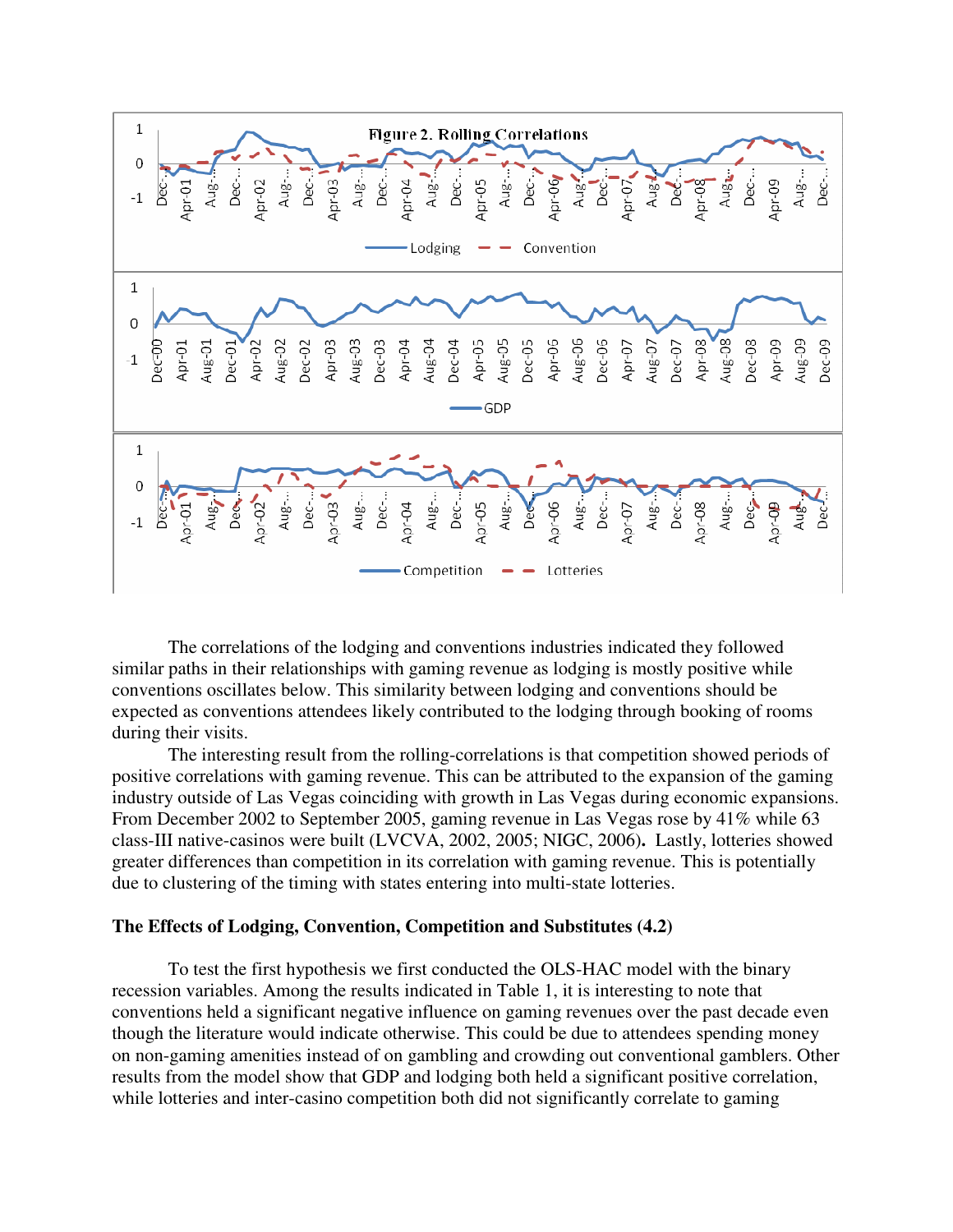revenue. The significance of GDP indicates gaming revenue being influenced by economic conditions as this is likely due to the coinciding economic expansion (2002/2006) and the growth in the Las Vegas gaming industry.

| Table 1. OLS(HAC) estimates of Clarke County gaming revenue from<br>2000 to 2010 |                        |                       |  |
|----------------------------------------------------------------------------------|------------------------|-----------------------|--|
| Independent Variables                                                            | Parameter<br>Estimates | <b>Standard Error</b> |  |
| Recession of 2001                                                                | $-0.01$                | 0.02                  |  |
| Recession of 2007 to 2010                                                        | $-0.11$                | 0.03                  |  |
| Lodging                                                                          | 0.28                   | 0.08                  |  |
| Conventions                                                                      | $-0.05$                | 0.03                  |  |
| GDP                                                                              | 1.91                   | 0.64                  |  |
| Competition                                                                      | $-0.16$                | 0.15                  |  |
| Lottenes                                                                         | $-0.05$                | 0.19                  |  |
| Intercept                                                                        | 1.29                   | 4.61                  |  |
| # Observations                                                                   | 120                    |                       |  |
| Overall F-value                                                                  | 102.55                 |                       |  |
| R-Squared                                                                        | 0.86                   |                       |  |
| Notes: Figures in bold are significant at 0.05 level                             |                        |                       |  |

Next we took the coefficient results from Table 1 and conducted a one-way t-test of the binary recession variables. The t-statistic used for the test is as follows, t= $\beta_2$ REC07–  $\beta_1$ REC01]/[{SE(REC07)<sup>2</sup>+SE(REC01)<sup>2</sup>}/120)]<sup>1/2</sup><{t<sub>-a</sub>=-1.64}. Compiling the results into the formula, we get a t-statistic of -30.38 which is less than the critical value  $\{t_{\alpha} = -1.64\}$ . Thus, supporting hypothesis one of which the latest recession had a greater impact on gaming revenues than the recession of 2001.

With the results indicating the gaming industry was more adversely affected in the latest recession, we then conducted a similar OLS-HAC model only on recession time periods with the recession dummy of 2007 to 2010 to interact with the regressors. There were some interesting findings presented in Table 2. First, the reliance of gaming revenue on lodging significantly increased in the latest recession in relation to the previous recession, thus, supporting hypothesis two. Second, gaming revenues did not increase reliance on conventions in the latest recession, thus not supporting hypothesis three. Third, competition significantly increased in negative influence in the latest recession, thus supporting hypothesis four. Lastly, lotteries did not strengthen its influence on gaming revenues in the latest recession, thus not supporting hypothesis five.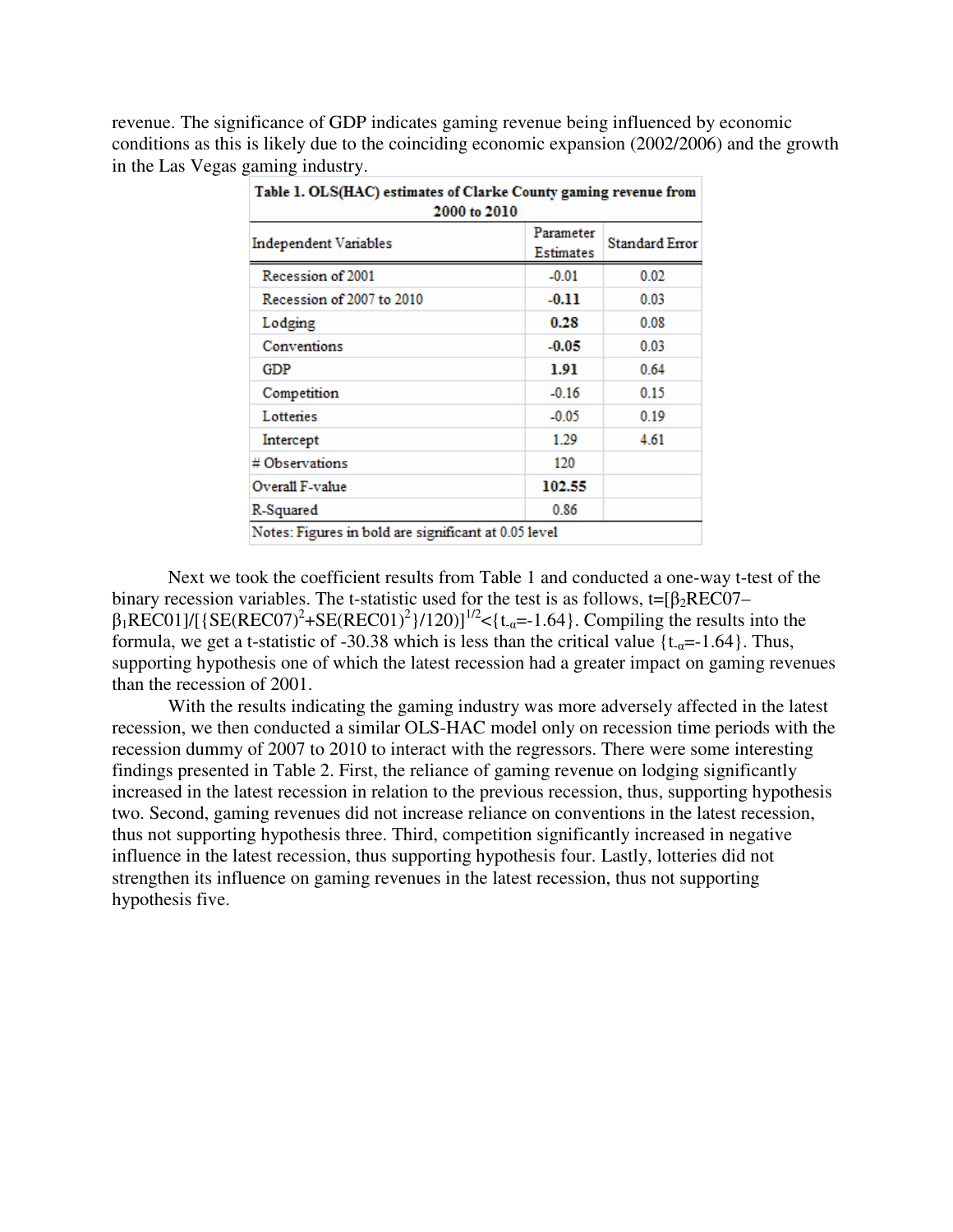| Table 2. OLS(HAC) estimates of Clarke County gaming revenue on |           |                       |  |  |
|----------------------------------------------------------------|-----------|-----------------------|--|--|
| recession only time periods from 2000 to 2010                  |           |                       |  |  |
| Independent Variables                                          | Parameter | <b>Standard Error</b> |  |  |
|                                                                | Estimates |                       |  |  |
| Lodging * Recession of 07                                      | 0.69      | 0.29                  |  |  |
| Conventions * Recession of 07                                  | $-0.02$   | 0.08                  |  |  |
| GDP                                                            | $-1.04$   | 1.93                  |  |  |
| Competition * Recession of 07                                  | $-0.61$   | 0.26                  |  |  |
| Lotteries * Recession of 07                                    | $-0.05$   | 1.71                  |  |  |
| Intercept                                                      | 30.01     | 18.08                 |  |  |
| # Observations                                                 | 34        |                       |  |  |
| Overall F-value                                                | 29.68     |                       |  |  |
| R-Squared                                                      | 0.84      |                       |  |  |
| Notes: Figures in bold are significant at 0.05 level           |           |                       |  |  |

| Table 2. OLS(HAC) estimates of Clarke County gaming revenue on<br>recession only time periods from 2000 to 2010 |           |  |  |  |
|-----------------------------------------------------------------------------------------------------------------|-----------|--|--|--|
|                                                                                                                 | Dommatica |  |  |  |

**CONCLUSION** 

Through testing of the hypothesis, it was shown that casinos are more exposed to economic downturns as the recession (2007/2010) impacted gaming revenues more than the recession of 2001. Given the increased exposure of the gaming revenue to economic downturns, casinos will need to gain a more thorough understanding of how business cycles influence their bottom line.

In addition, a number of casino projects recently have been delayed due to financial difficulties from the impact of the latest recession (Green, 2008; Phillips, 2009). These delays may be blessings in disguise, as the surge of casino projects has potentially pushed the gaming industry passed its market saturation point (Moss et al., 2003). This was shown in our results as competition played a more pronounced negative role on gaming revenues in the latest recession. State governments may want to take note of this result, as continually pushing for new casinos may further hurt their tax generated gambling revenues in the long run.

Even though convention attendance didn't increase in influence in the most recent recession, it still negatively correlated with gaming revenue as attendees increased floor volume more than they gambled (Roehl, 1996). Therefore, casinos may want to tie events on nights of which the gaming floor is at or near capacity levels, as this would limit the effect that event patrons have on the gaming floor. In addition, casinos reliance on lodging increased between the two economic downturns. If a casino feels overexposed to lodging, they may want to limit the exposure by promoting more local marketing initiatives.

 This study holds some limitations. While the study has potentially implications for all markets in the US, the models were only tested on Las Vegas due to non-standardized reporting among hospitality agencies. Furthermore, the data was limited to the past decade (120 observations). In addition, we assumed non-constant relationships between the regressors and gaming revenue. The non-constant relationship and limited sample size influenced the decision to not use dynamic modeling<sup>4</sup>, since dynamic models with these properties can be inconsistent (Lebo & Box-Steffensmeier, 2008).

 Hospitality agencies may want to work together to standardize their reporting of their data as this will improve econometric-time series modeling of the gaming industry. In addition,

 4 i.e. GACH, Dynamic Conditional Correlation, etc.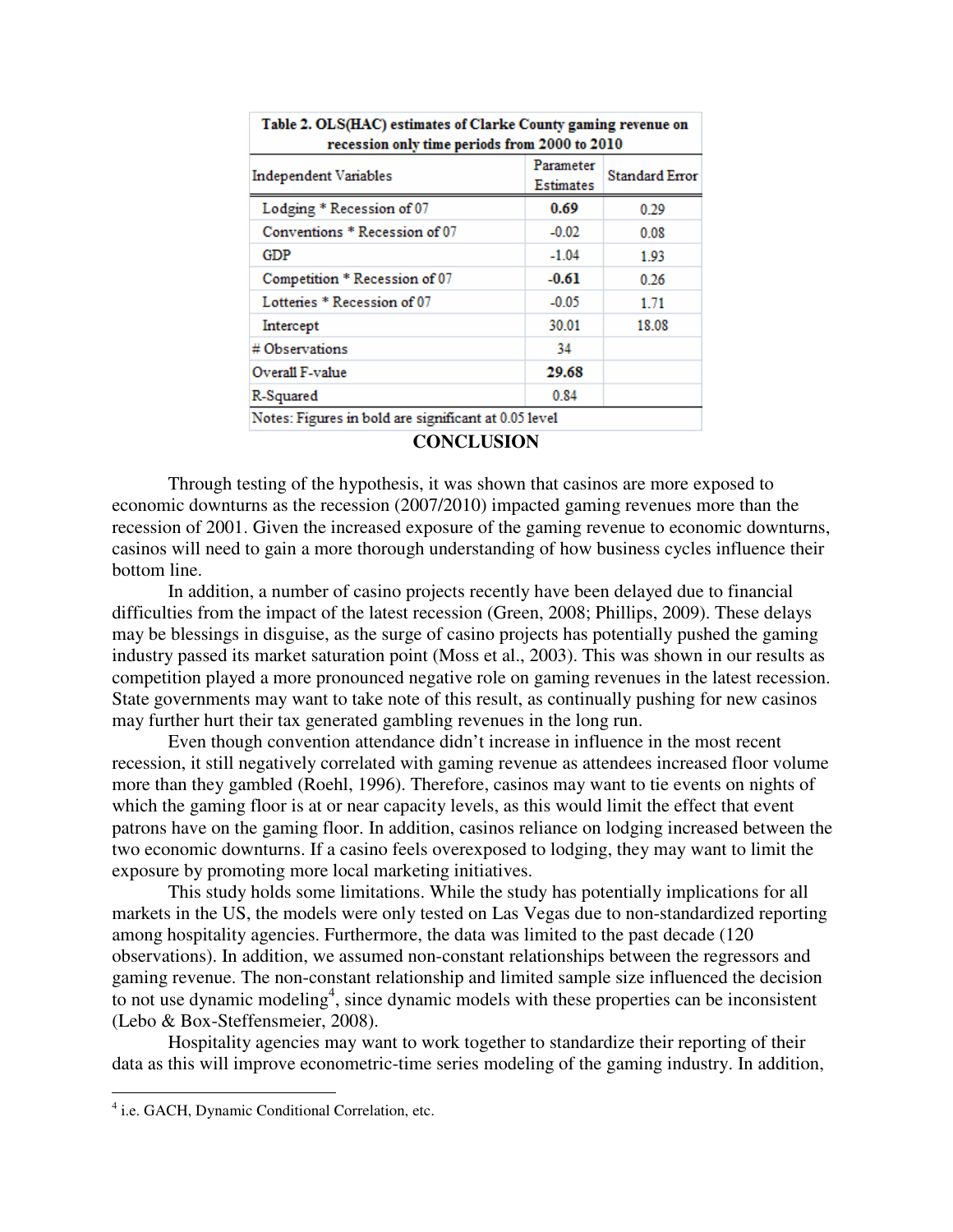the results indicate gaming revenue is becoming more influenced by economic downturns. Future studies may look to see how long it takes gaming revenues to respond to changes in market conditions.

# **REFERENCES**

- American Gaming Association (2002). *State of the states: The AGA survey of casino entertainment.* Retrieved June 12 2010, from www.americangaming.org.
- American Gaming Association (2008). *State of the states: The AGA survey of casino entertainment.* Retrieved June 12 2010, from www.americangaming.org.
- American Gaming Association (2010). *State of the states: The AGA survey of casino entertainment.* Retrieved June 12 2010, from www.americangaming.org.
- Baeb, E. (2009, August 20). This guy wants more meetings. *Chicago Business.* Retrieved June 12 2010, from www.chicagobusiness.com.
- Campbell, D. Martinez-Jerez, F. A. & Epstein, M. J. (2006). *Slots, tables, and all that jazz: Managing customer profitability at the MGM Grand Hotel*. Harvard University, Harvard Business School Cases.
- Dandurand, L., & Ralenkotter, R. (1985). An investigation of entertainment proneness and its relationship to gambling behavior: The Las Vegas experience. *Journal of Travel Research*, *23*(3), 12-16.
- Davidson, R. & MacKinnon, J. G. (2004). *Econometric theory and methods*. New York, NY; Oxford University Press.
- Dense, J. & Barrow, C. W. (2003). Estimating casino expenditures by out-of-state patrons: Native American gaming in Connecticut. *Journal of Travel Research, 41*(4), 410-415.
- Elliott, D., & Navin, J. (2002). Has riverboat gambling reduced state lottery revenue? *Public Finance Review*, *30*(3), 235–247.
- Frederick, M. (2009, December 21). Economic slowdown lingers in D.C.'s hotel, convention business. *Washington Business Journal.* Retrieved June 12 2010, from http://washington.bizjournals.com.
- Friess, S. (2009, February 14). Las Vegas sags as conventions cancel. *New York Times*. Retrieved June 13 2010, from www.nytimes.com.
- Green, C. (2008, September 20). Casino selection is delayed*. The Hutchinson News*. Retrieved June 12, 2010, from http://www.hutchnews.com/Todaystop/delaye2008-09-19T22-24-28.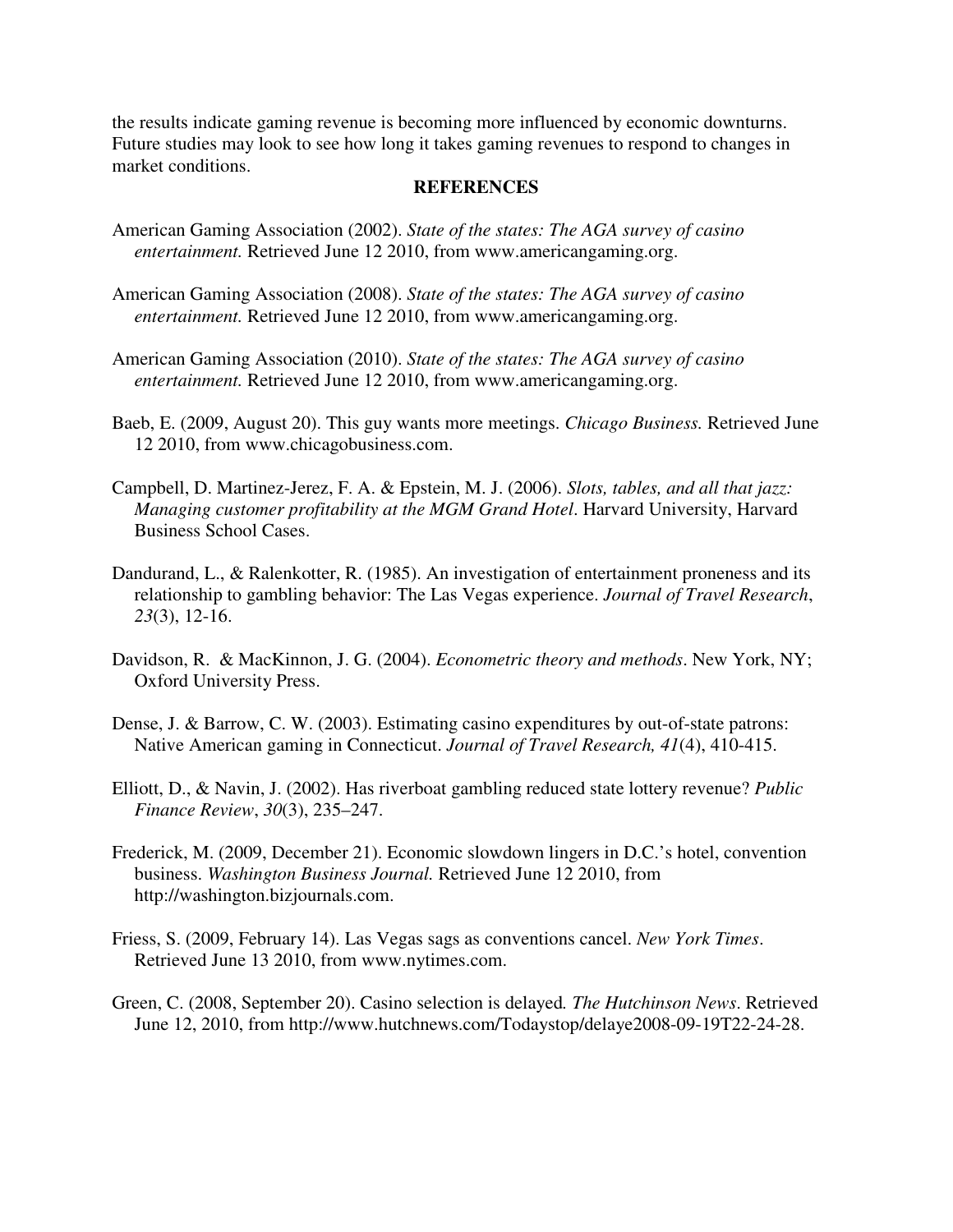- Grinols, E. L. & Mustard, D. B. (2001). Business profitability versus social profitability: Evaluating industries with externalities, the case of casinos. *Managerial and Decision Economics, 22*(1-3), 143-161.
- Hotel-Online. (2005). *Business and convention travelers' habits tracked: Top 25 cities for convention / conference /seminar travelers*. Retrieved June 15 2010, from www.hotelonline.com.
- Hunsaker, J. (2001). Management and information issues for industries with externalities: The case of casino gambling. *Managerial and Decision Economics, 22*(1/3), 97-111.
- Indiana Gaming Commission. (2001). *Indiana Gaming Commission: 2001 Annual Report to the governor.* Retrieved February 10 2010, from www.in.gov/igc.
- Indiana Gaming Commission. (2009). *Indiana Gaming Commission: 2009 Annual Report to the governor.* Retrieved February 10 2010, from www.in.gov/igc.
- Kempt, C. & Pull, K. (2009). Generosity, greed and gambling: What difference does asymmetric information in bargaining make? *JENA Economic Research Papers, 21*, 1-24.
- Kotler, P. & Caslione, J. (2009). How marketers respond to recession and turbulence. *Journal of Customer Behaviour, 8(*2), 187-191.
- Kuhles, B. (2009, October 29). Conventions business down in the Woodlands. *Ultimate Woodlands.* Retrieved June 12 2010, from www.ultimatewoodlands.com.
- Las Vegas Convention and Visitors Authority. (2002). *2002 Las Vegas Executive Summary*. Retrieved January 10 2010, from www.visitlasvegas.com.
- Las Vegas Convention and Visitors Authority. (2005). *2005 Las Vegas Executive Summary*. Retrieved January 10 2010, from www.visitlasvegas.com.
- Las Vegas Convention and Visitors Authority. (2008). *2008 Las Vegas Executive Summary*. Retrieved January 10 2010, from www.visitlasvegas.com.
- Las Vegas Convention and Visitors Authority. (2009). *2009 Las Vegas Executive Summary*. Retrieved January 10 2010, from www.visitlasvegas.com.
- Lebo, M. J. & Box-Steffensmeier, J. M. (2008). Dynamic conditional correlations in political science. *American Journal of Political Science, 52*(3), 688-704.
- Liang, Y. & McIntosh, W. (1998). REIT style and performance. *Journal of Real Estate Portfolio Management, 4*(1), 69-78.
- Linn, A. (2008, November 17). Recession-proof? Maybe not this time. *MSNBC News.* Retrieved January 10 2010, from www.msnbc.msn.com.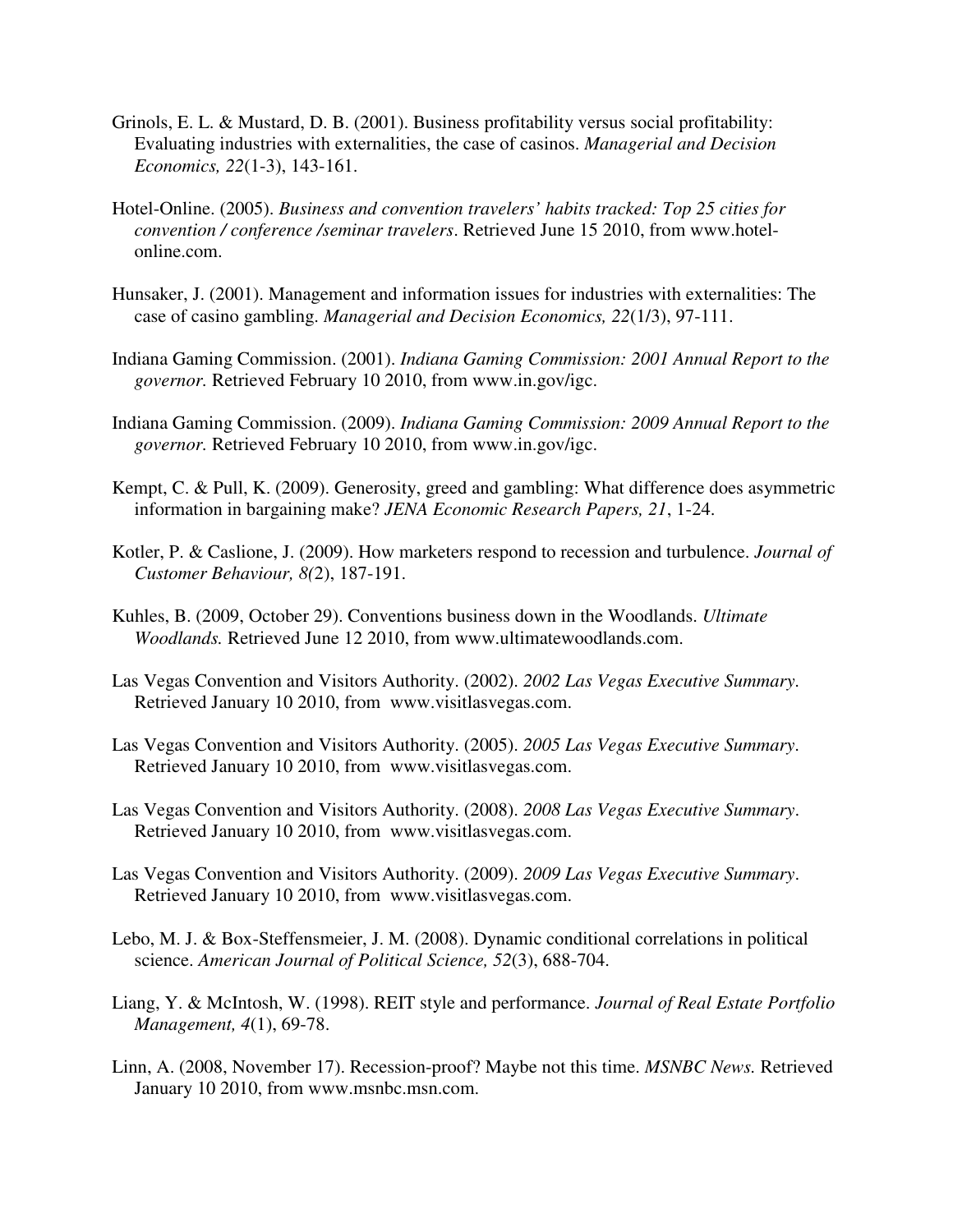- Moss, S. E., Ryan, C., & Wagner, C. B. (2003). An empirical test of butler's resort product life cycle: Forecasting casino winnings. *Journal of Travel Research, 41*, 393-399.
- Multi-State Lottery Association. (n.d.). *Member Lotteries.* Retrieved January 20 2010, from www.musl.com.
- National Indian Gaming Commission (2006). *Gaming Revenues 2001 2006*. Retrieved January 20 2010, from http://www.nigc.gov.
- National Indian Gaming Commission (2009)*. Gaming Revenues 2005 2009*. Retrieved January 20 2010, from http://www.nigc.gov.
- Nevada Gaming Commission (2008). *State of Nevada Gaming Revenue Report: December 2008*. Retrieved June 10 2010, from http://gaming.nv.gov.
- New Jersey Casino Control Commission. (2001). *2001 4th quarter New Jersey Casino Industry Reports.* Retrieved February 10 2010, from www.state.nj.us.casinos.
- New Jersey Casino Control Commission. (2009). *2009 4th quarter New Jersey Casino Industry Reports.* Retrieved February 10 2010, from www.state.nj.us.casinos.
- Pertrillose, M. J. & Brewer, K. P. (2000). An exploration of customer retention factors in Las Vegas casino resort properties. *Gaming Research & Review Journal, 5*(2), 1-14.
- Phillips, S. (2009, November 17). PA lawmakers losing patience with delayed project. *WHYY News*. Retrieved June 12 2010, from http://whyy.org.
- Pizam, A. (2009). The global financial crisis and its impact on the hospitality industry. *International Journal of Hospitality Management, 28*(2), 301.
- Plume, J. (2002). It's all about the amenities. *Casino Journal, 15*(11), 32-33.
- Orlando Conventions Visitors Bureau. (2009). *Metro Orlando Annual Occupancy Report, 2009*. Retrieved June 12 2010, from www.orlandoinfo.com.
- Reddy, S. (2007, February 10). Future Baltimore convention bookings decline: Drop in bookings comes as city financed \$301 million hotel with 757 rooms nears opening. *The Baltimore SunMcClatchy-Tribune Business News*. Retrieved June 12 2010, from www.hotel-online.com.
- Richard, M. D. & Adrian, C. M. (1996). Determinants of casino repeat purchase intentions. *Journal of Hospitality & Leisure Marketing*, *4*(3), 25-39.
- Roehl, W. S. (1996). Competition, casino spending, and use of casino amenities. *Journal of Travel Research*, *34*(3), 57-62.